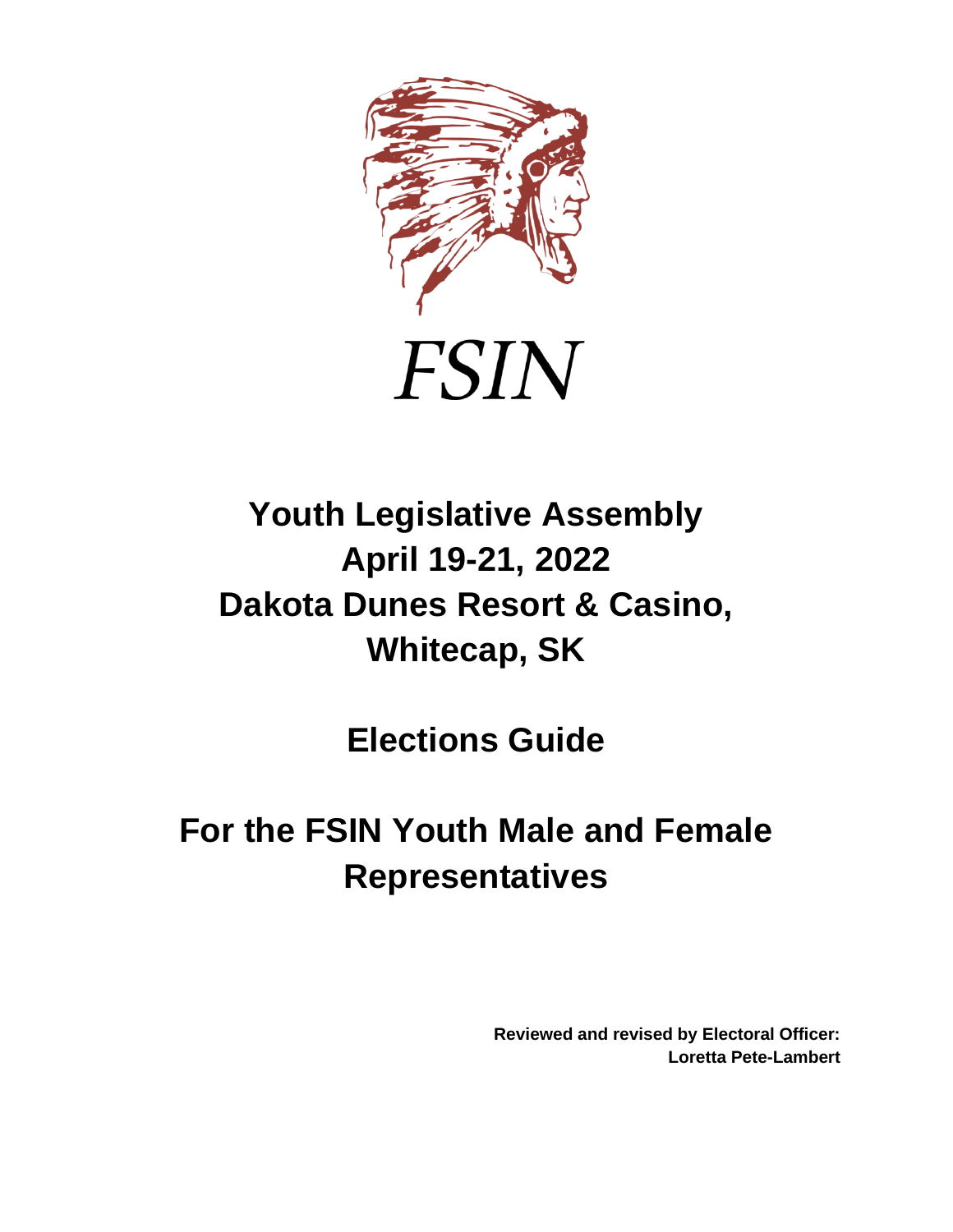The FSIN Youth Assembly Elections will be held for the purpose to be the FSIN Youth Representative and for the Assembly of First Nations Youth Council Representatives. The position will require (1) male/ (1) female for the duration of a two year term.

- 1. Declaration day will be the first day of the Assembly, April 19, 2022 8:30am, Tatanka Room, Dakota Dunes Resort, Whitecap, SK.
- 2. Please note, your Declaration must be submitted into the YLA office on location by 5:00 p.m. April 19, 2022.
- 3. Nominations speeches 3 minutes on April 21, 2022.
- 4. Nominated candidates will be required to deliver a 5 minute speech, April 21, 2022.
- 5. (1) Male & (1) female will represent the FSIN and will be required to sit at the national table with the Assembly First Nations Youth Council.
- 6. The election of the FSIN Youth Representative will take place on the final day of the youth gathering April 21, 2022.
- 7. The 2 representatives will be required to commit to serve for a two year term.
- 8. All registered youth delegates ages 15-24 will be eligible candidates and eligible to vote.

Each potential candidate must also ensure that all the eligibility criteria are met and are as follows:

- 1. Each candidate must be from a Saskatchewan First Nation.
- 2. Each candidate must be between the ages of 15 24 to run for candidacy.
- 3. Each candidate should be chosen based on their accomplishments (academic, sporting, entrepreneurship and cultural, etc.) within their respected First Nation.
- 4. Each candidate must promote a positive life style.
- 5. Each delegate must be currently enrolled in school.
- 6. Each delegate must attach 2 pieces of identification (copy) and a letter stating the Youths eligibility to seek youth candidacy from their respective First Nation Leadership and or school official to the registration form.

For further information on the April 2022 FSIN Youth Legislative Assembly Election, please contact Electoral Officer:

Lorette Pete-Lambert – Loretta@pe[telambert.ca](mailto:Loretta@petelambert.ca) Phone: (306)-227-3373

#### **Please forward your complet[ed Declaration of Intent fo](mailto:delee.charette@fsin.com)rm to:**

**Email: Delee Charette delee.charette@fsin.com Or drop at the YLA office at the Dakota Dunes Resort**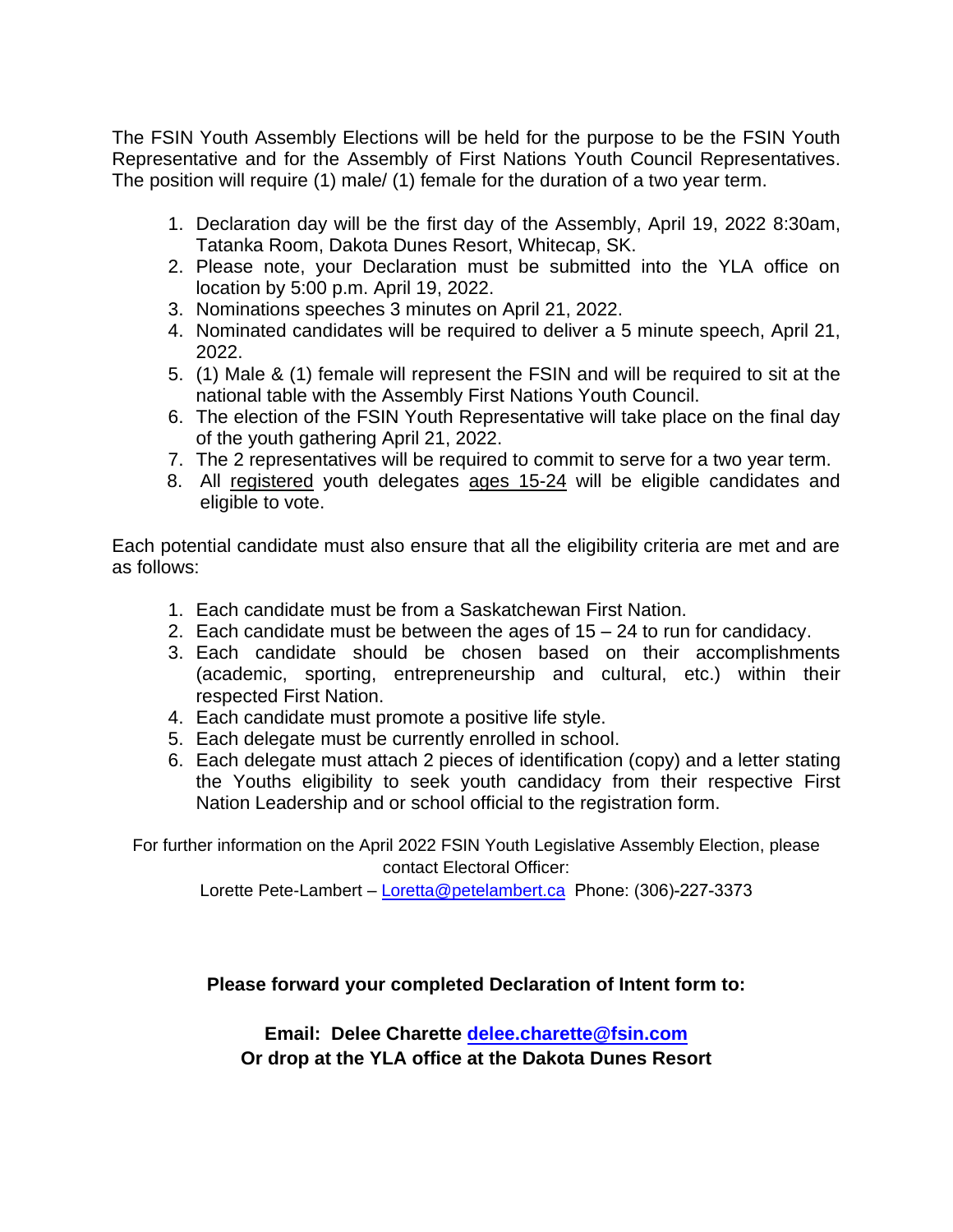(To be filled out by candidates seeking a FSIN Youth Representative position)

### **Declaration of Intent for the FSIN Youth** *Female* **Representative**

| <b>FSIN</b>                                                                                                                                                                                                                                                                                                    |                                          |  |
|----------------------------------------------------------------------------------------------------------------------------------------------------------------------------------------------------------------------------------------------------------------------------------------------------------------|------------------------------------------|--|
|                                                                                                                                                                                                                                                                                                                | Print first name, middle name, last name |  |
|                                                                                                                                                                                                                                                                                                                |                                          |  |
|                                                                                                                                                                                                                                                                                                                | If applicable, include alias             |  |
|                                                                                                                                                                                                                                                                                                                |                                          |  |
| Date of birth                                                                                                                                                                                                                                                                                                  |                                          |  |
|                                                                                                                                                                                                                                                                                                                |                                          |  |
|                                                                                                                                                                                                                                                                                                                |                                          |  |
| of First Nation/Band Ten Digit Status Number, that is a Ten Digit Status Number<br>Name of First Nation/Band<br>Signatory to the FSIN Convention and do hereby declare that I intend to seek election for the<br>position of the Youth Female Representative of the Federation of Sovereign Indigenous Nations |                                          |  |
|                                                                                                                                                                                                                                                                                                                |                                          |  |
| at the Election Assembly scheduled for April 21, 2022.<br>Signed this ____________________________ day of _________________________________, 2022.<br><b>Candidates Signature</b>                                                                                                                              |                                          |  |
| Signature of Person Nominating,                                                                                                                                                                                                                                                                                | Print Name of First Nation of Nominator  |  |

 $\Box$  I have included: 2 pieces of identification (copy) and a letter stating the Youths eligibility to seek youth candidacy from their respective First Nation Leadership and or school official to the registration form.